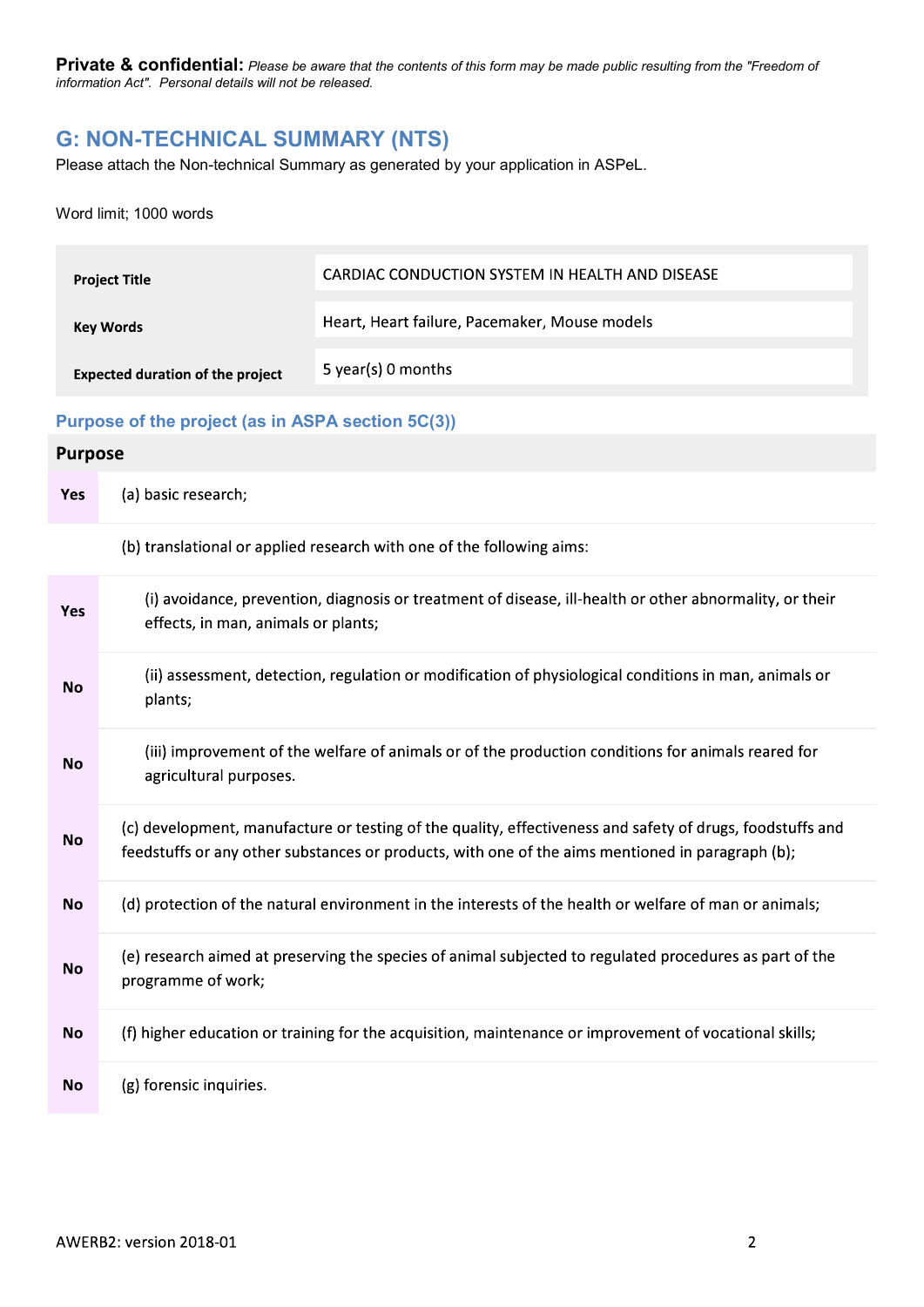Describe the aims and objectives of the project (e.g. the scientific unknowns or scientific/clinical needs being addressed):

The cardiac conduction system is the electrical wiring system of the heart and it initiates the heartbeat and controls the heart's rhythm. The cardiac conduction system consists of three parts, (i) the sinus node, the pacemaker of the heart, which initiates the electrical impulse that causes the heart to beat, (ii) the atrioventricular node, which transmits the impulse from the top to the bottom of the heart and (iii) the His-Purkinje system, which transmits the impulse to the two powerful pumping chambers of the heart. It can be life threatening when the system goes wrong, because the heart does not beat or the heart beat is irregular. At the moment, the only treatment is the implantation of an artificial pacemaker in the chest and these are not without problems (for example, the battery runs down). We aim to study why the *cardiac conduction* system goes wrong. If we can understand why it goes wrong, we can design new treatment strategies. For example, our work over the last 10 or more years has shown that the system goes wrong because it loses 'ion channels'. Ion channels are the molecules responsible for the electrical impulse.

In this project, we want to discover why ion channels are being lost and our work is showing that it is regulatory molecules called 'micro-RNAs' and 'transcription factors' that are responsible. We have also micro-RNA'), we can reverse the cardiac conduction system disease. Using mice and rats as models, we will investigate *cardiac conduction system* disease in veteran athletes, heart failure patients, the elderly, obese patients and patients with thyroid problems. Strangely, veteran athletes who have been exercising at a high level for decades are more likely to need an artificial pacemaker. Heart failure patients have cardiac conduction system disease and it has been shown to increase the likelihood of them dying. The elderly frequently have cardiac conduction system disease and artificial pacemakers are mainly fitted to the elderly. Obese patients frequently have abnormal heart rhythms and some can be life threatening. Patients with thyroid problems have abnormal heart rates. In addition, we aim to study why heart rhythm problems occur at particular times of the day or night and why shift work, jetlag and insomnia etc. (which all affect the body's 'circadian rhythm') disturb the cardiac conduction system.

## What are the potential benefits likely to derive from this project (how science could be advanced or humans or animals could benefit from the project)?

1. Advancement of current understanding of the mechanisms that control the cardiac conduction system in health and disease

2. Identification of 'druggable' small molecule therapies for cardiac conduction system disease that could ultimately lead to improvement in human health.

## What types and approximate numbers of animals do you expect to use and over what period of time?

We anticipate using approximately 4390 mice over a period of five years.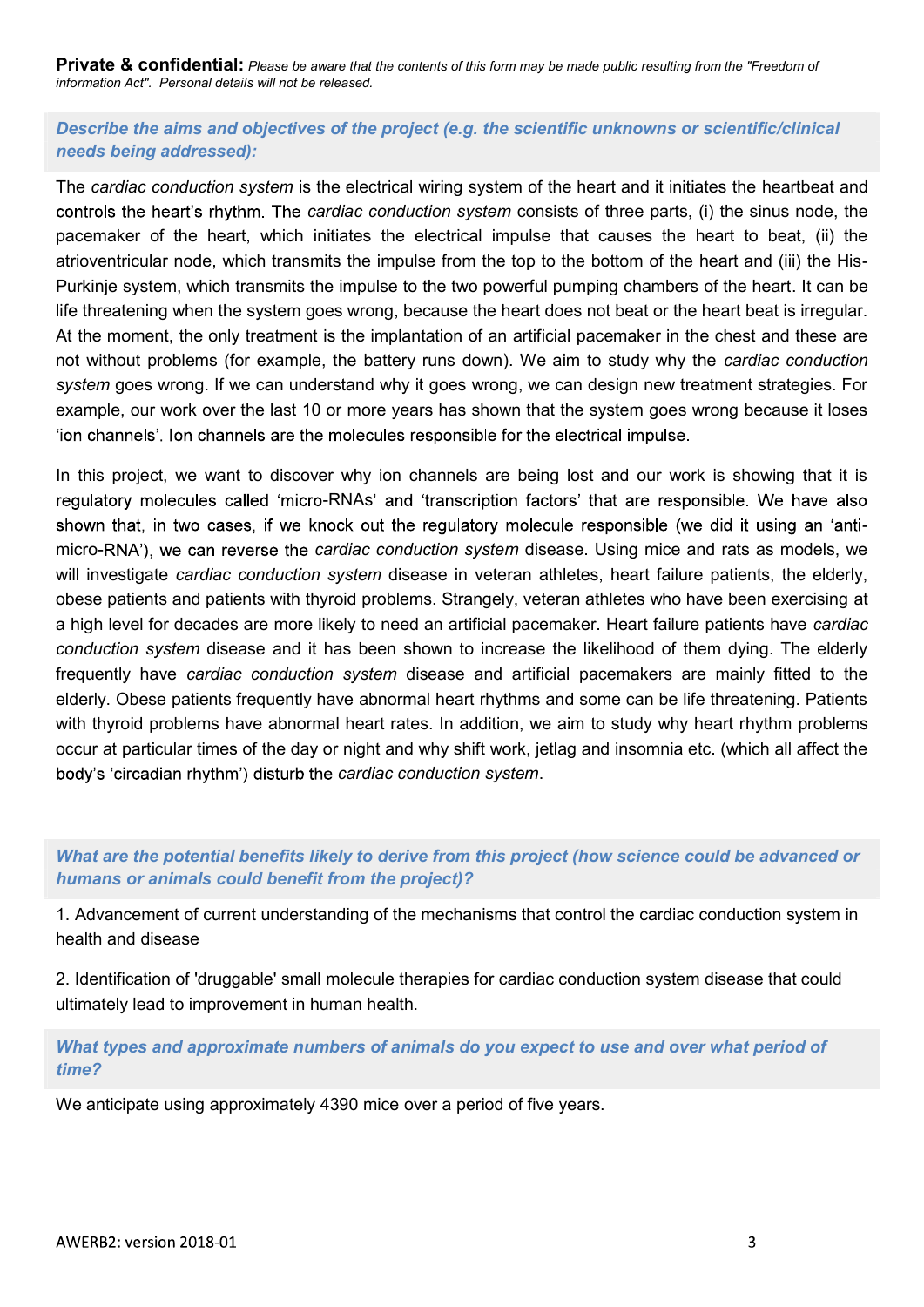## In the context of what you propose to do to the animals, what are the expected adverse effects and the likely/expected levels of severity? What will happen to the animals at the end?

When studying disease, adverse effects are possible, but every effort is made to avoid them. With exercise training (severity categorised as moderate), mice are swim trained for up to 60 minutes twice a day for 1 month. The mice are constantly watched to ensure that no mouse cannot cope (in the worst case, drown). Mice are natural swimmers and our (extensive) experience is that the mice cope very well and become fitter and sleeker. For heart failure, under anaesthesia, the mice undergo surgery to tie a band around the major artery coming from the heart, the aorta. The heart, therefore, has to pump blood against a higher resistance and this leads to heart failure over six to eight weeks (severity categorised as moderate). Following surgery, the mice are given an analgesic (pain killer). After surgery, the mice are carefully monitored and up to 5% of the mice will display signs of suffering and have to be humanely killed immediately. After six to eight weeks, the mice are carefully monitored for signs of heart failure (for example, loss of body weight, inactivity) and at this point the mice will be humanely killed. For studying the day-night ('circadian') rhythm in the heart, mice are humanely killed at different times of day and night to take heart tissue. Mice are nocturnal and are active at night. To avoid working at night, the mice can be made to be active during our day and sleep during our night by altering the lighting of their cages. Experience shows that this has no discernible effect on the mice (severity categorised as **moderate**). For studying shift work or jet lag etc. when the body's 'circadian rhythm' is disturbed, the mice will alternate between three days at UK time, three days at Chinese time, back to three days at UK time etc. for 30 days. Experience shows that this 'jet lag' has no discernible effect on the mice apart from small irregularities in the heart's rhythm (severity categorised as moderate). To study ageing, mice up to the age of 27 months will be obtained from a breeder. On arrival, the mice will be humanely killed. At the age of 27 months (equivalent to 80 years for a human), half of all mice will have died of natural causes. The severity is categorised as moderate. To study obesity, mice will be raised on a diet high in fat for up to five months. Generally, the mice are not expected to have health and welfare problems, although there is a risk of skin cellerativy, the muce are not expected to the relation and weinter plousines, antough there is a restort is an<br>abrasions, which can be treated (severity categorised as **moderate**). In some cases, animals will be fitted<br>wit abrasions, which can be treated (severity categorised as **moderate**). In some cases, animals will be fitted with a telemetry system to record the ECG or a mini-pump to deliver a drug. In both cases, this will involve a small operation under anaesthesia. Post-surgery the animals will receive an analgesic. There is a small risk (1% or less) of wound infection or wound breakdown. During the course of the work, animals will be anaesthetised to allow the recording of an echocardiogram or ECG. Other than unconsciousness, this is not expected to cause adverse effects. At the end, all animals will be humanely killed.

### Application of the 3Rs

### Replacement

State why you need to use animals and why you cannot use non-protected animal alternatives

### Replacement

This study aims to model human cardiac conduction dysfunction (that involves the integrated response of small mammal as:

1. It is virtually impossible to procure human cardiac conduction system tissue